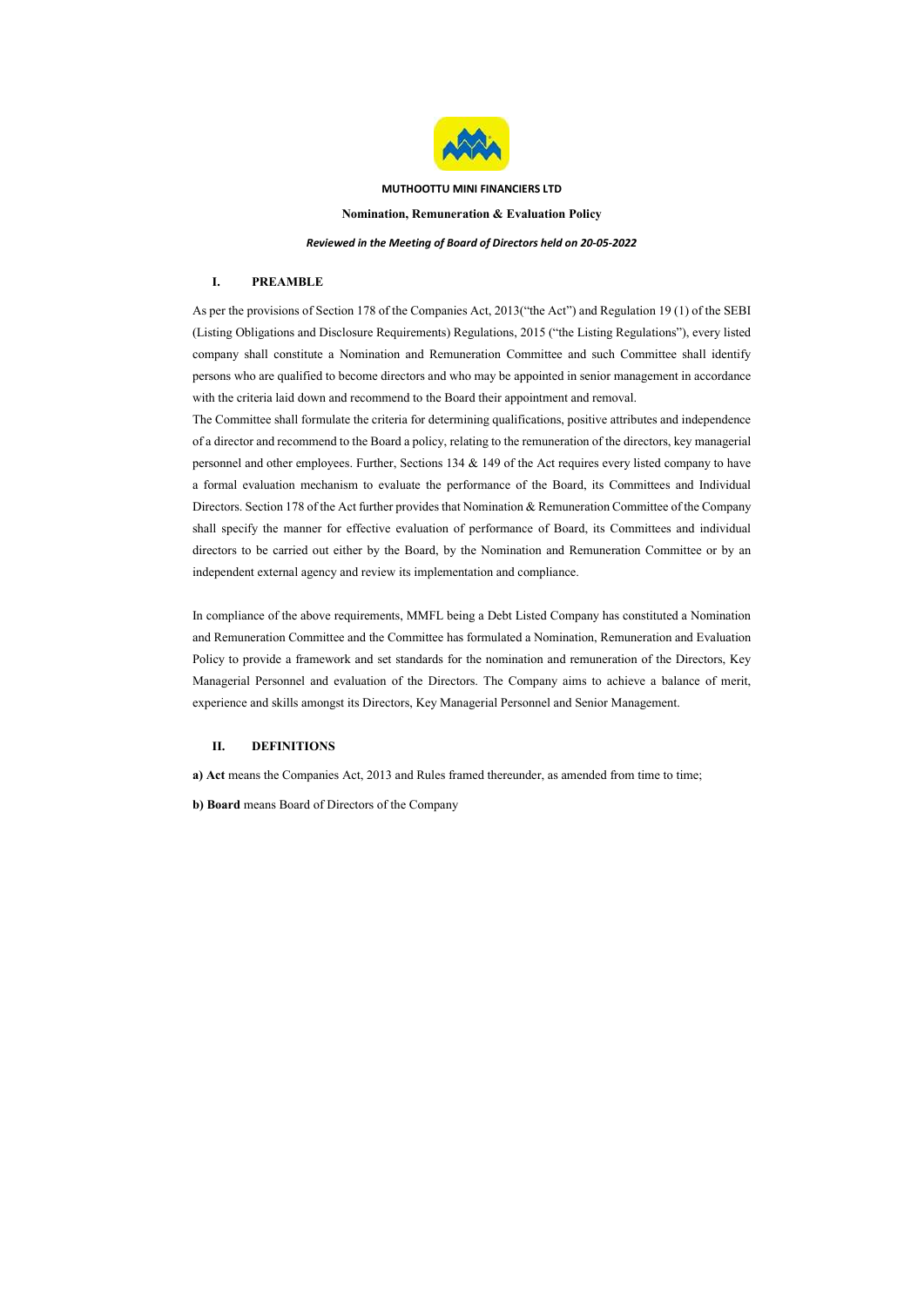c) Director means a director appointed to the Board of the Company and includes Whole-time Directors, Non-Executive Directors and Independent Directors.

#### d) Key Managerial Personnel (KMP) means

- i) Managing Director
- ii) Whole-time Directors
- iii) Chief Financial Officer
- iv) Company Secretary and
- v) Such other officer(s) as may be prescribed

e) Nomination & Remuneration Committee of the Company means a sub-committee of the Board constituted in accordance with the provisions of Section 178(1) of the Act and Regulation 19(1) of the Listing Regulations

f) Senior Management means all employees in the designation of Senior Vice President / Vice President, other than the Directors and KMPs of the Company, and are part of the core management team.

### III. OBJECTIVES OF NOMINATION & REMUNERATION COMMITTEE

The Nomination and Remuneration Committee is responsible for:

a) Reviewing the structure, size and composition (including the skills, knowledge and experience) of the Board annually and making recommendations on any proposed changes to the Board to complement the Company's corporate strategy, with the objective to diversify the Board.

b) Identifying individuals suitably qualified to be appointed as Directors, KMPs and Senior Management Personnel of the Company.

c) Recommending to the Board a policy, relating to the remuneration for the Directors and Key Managerial Personnel

d) Recommending to the Board to provide any kind of reward to KMPs and Senior Management Personnel linked to their performance and achievement relating to the Company's operations.

e) Ensuring that level and composition of remuneration is reasonable and sufficient and relationship of remuneration to performance is clear and meets appropriate performance benchmarks.

f) Assessing the independence of Independent Directors.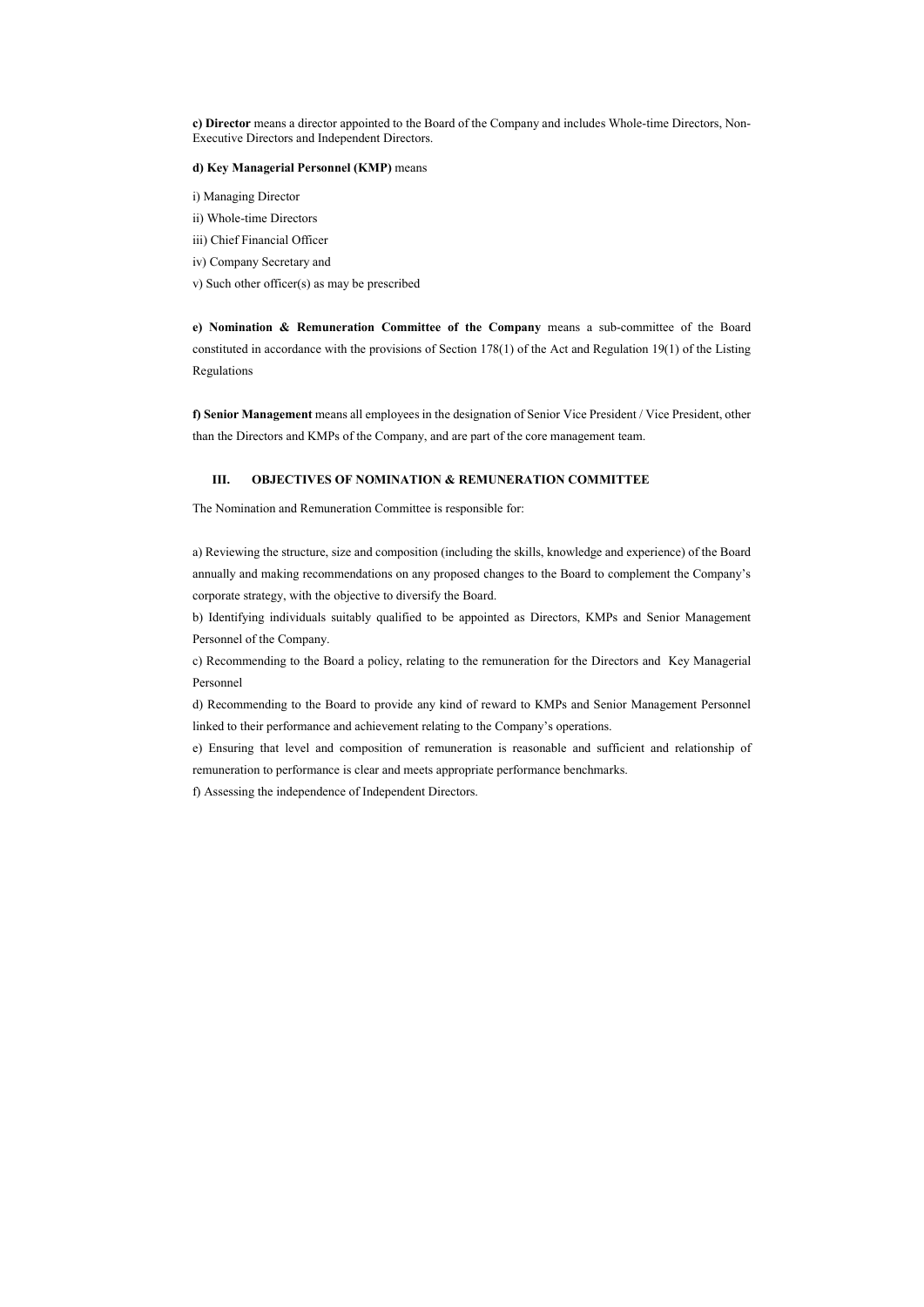g) Evaluating the performance of the members of the Board and provide necessary report to the Board for further evaluation of the Board members.

h) Making recommendations to the Board concerning any matters relating to the continuation in office of any Director, subject to the provisions of law and their service contracts. Further, the extension or continuation of the term of appointment of the Independent Director shall also be on the basis of the report of performance evaluation of Independent Directors.

i) Devising a policy on Board diversity.

j) Developing a succession plan for the Board, KMPs and Senior Management and to regularly review the plan.

k) To ascertain the fit and proper status of newly inducted Directors and review for reporting to RBI

l) Such other key issues or matters as may be referred by the Board or as may be necessary in view of the Listing Regulations and provisions of the Act and Rules made thereunder.

## IV. POLICY FOR APPOINTMENT, REMOVAL AND RETIREMENT OF DIRECTOR, KMP AND SENIOR MANAGEMENT

#### A) Appointment criteria and qualifications

i) The Committee shall identify and ascertain the qualification, expertise, industry experience, integrity, background and other qualities of the persons for appointment as Director, KMP and recommend to the Board his /her appointment. The Committee has discretion to decide whether qualification, expertise and experience possessed by a person is sufficient / satisfactory for the position concerned.

ii) The Committee shall assess the criteria of independence fulfilled by the appointee in case of recommending a person for appointment / re-appointment as Independent Director.

iii) The Committee shall consider the extent to which the person proposed to be appointed as Director, is likely to contribute to the overall effectiveness of the Board and work constructively with the existing directors and enhance the efficiencies of the Company.

iv) The Committee shall consider the nature of existing positions held by the appointee including directorships or other relationships and the impact it may have on the appointee's ability to exercise independent judgement.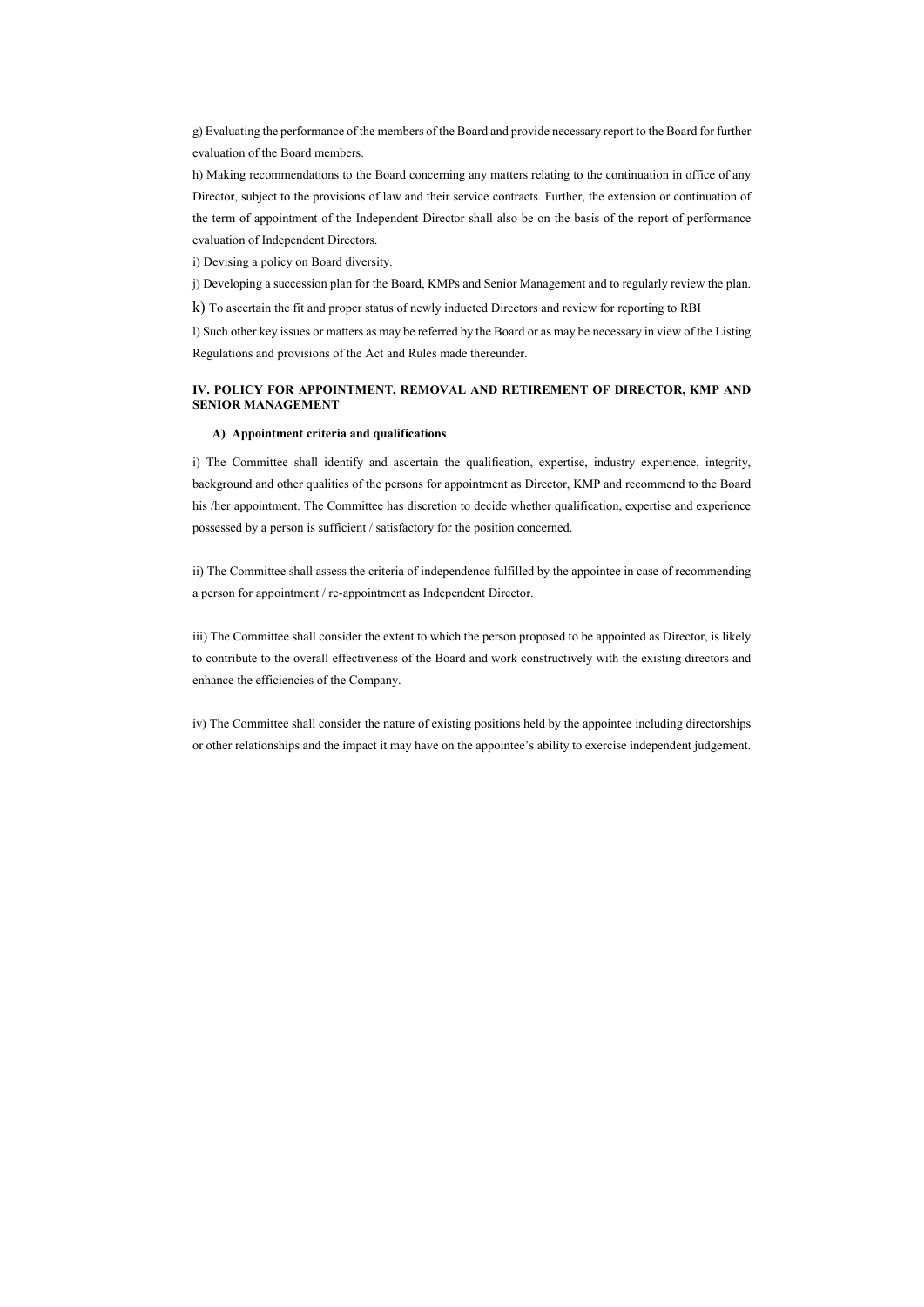v) The Committee shall consider the appointment of any person who has attained the age of 70 years as Wholetime Director, only with the approval of shareholders by passing a special resolution based on the explanatory statement annexed to the notice for such motion indicating the justification for such appointment.

vii) The Committee shall ensure that formal letter of appointment is given to the Independent Directors at the time of their appointment.

#### B) Term / Tenure

i) The Committee shall recommend the appointment or re-appointment of any person as its Executive Chairman, Managing Director or Executive Director for a term not exceeding five years at a time.

ii) The Committee shall recommend appointment or re-appointment of any person as Independent Director for a term upto five consecutive years and also ensuring that no Independent Director is holding office for more than two consecutive terms.

iii) Recommending to the Board, appointment of KMPs / Senior Management as per the provisions of the Act and policy of the Company.

#### C) Removal

The Committee may recommend, to the Board due to reasons of any disqualification mentioned in the Act or under any other applicable Act, Rules and Regulations there under and the same recorded in writing, removal of a Director, KMP or Senior Management Personnel subject to the provisions and compliance of the Act, Rules and Regulations.

## D) Retirement

The Director, KMP and Senior Management Personnel shall retire as per the applicable provisions of the Act and the prevailing policy of the Company. The Board will have the discretion to retain the Director, KMP, Senior Management Personnel in the same position or otherwise, even after attaining the retirement age, for the benefit of the Company.

## V. POLICY RELATING TO THE REMUNERATION FOR THE WHOLE-TIME DIRECTOR, KMP AND SENIOR MANAGEMENT PERSONNEL

#### A) Remuneration for Whole-time / Non-Executive / Independent Directors

i) The remuneration including commission payable to Whole-time Directors will be determined by the Committee in accordance with the provisions of the Articles of Association of the Company and the Act and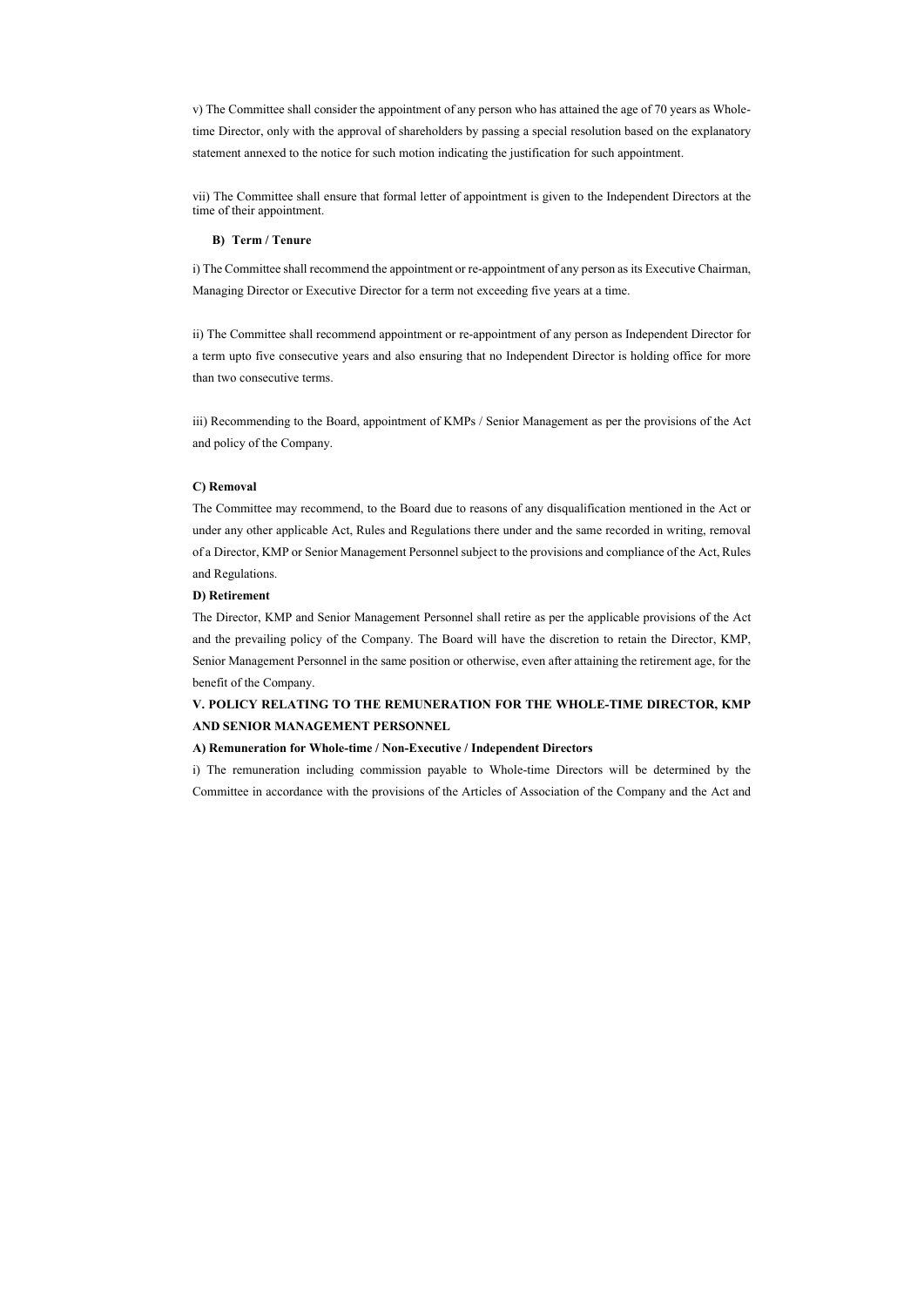recommended to the Board for approval, subject to the approval of the shareholders of the Company and Central Government, wherever required.

ii) The Committee shall ensure that the level and composition of remuneration is reasonable and sufficient to attract, retain and motivate Directors of the quality required to run the Company successfully.

iii) If in any Financial Year, the Company has no profits or its profits are inadequate, the Company shall pay remuneration to its Whole- time Directors in accordance with the provisions of Schedule V of the Act.

iv) Increments to the existing remuneration structure may be recommended by the Committee to the Board which should be within the limits approved by the shareholders.

v) Where any insurance is taken by the Company on behalf of its Directors, for indemnifying them against any liability, the premium paid on such insurance shall not be treated as part of the remuneration payable to them. Provided that, if such person is proved to be guilty, the premium paid on such insurance shall be treated as part of the remuneration.

vii) Non-Executive and Independent Directors shall receive remuneration by way of fees for attending the meetings of Board and sub- committees of the Board, in which they hold membership / chairmanship as the case may be. Sitting fee payable shall be fixed and approved by the Board within the limits as prescribed in the Act.

viii) Independent Directors are not entitled to any stock option of the Company.

#### ( B) Remuneration for Key Managerial Personnel

i) The Committee shall take into account the qualification, industry experience, integrity of the appointee, existing remuneration level for similar positions in other companies operating in the same sector etc., while fixing the remuneration payable to the KMPs and Senior Management Personnel.

ii) The Committee may also consider giving ESOP to KMPs & Senior Management.

#### VI. PERFORMANCE EVALUATION OF BOARD

As per the provisions of Section 134 and 178 of the Act, the performance of the Board of a Company is to be evaluated annually by the Nomination and Remuneration Committee and a statement indicating the manner in which formal annual evaluation has been made by the Board of its own performance and that of its committees and individual directors shall be mentioned in the Board's report.

The Company's Board consists of optimum combination of Executive and Non-Executive Directors and performance evaluation of the Board as a whole, each individual director and sub-committees of the Board is to be carried out, to ensure that with the efficient performance of the Board, the Company's objectives are achieved and stakeholders' expectations are met.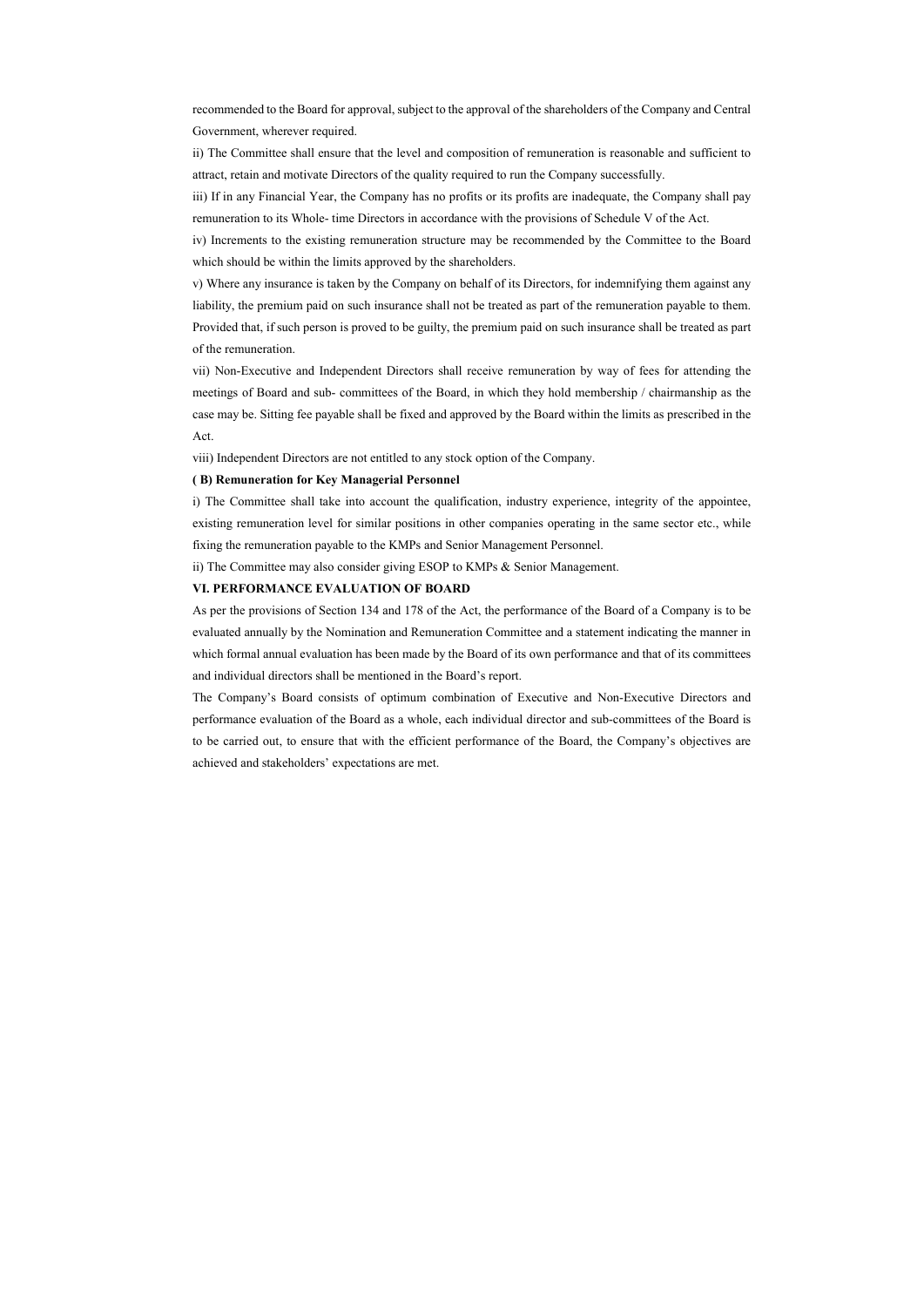#### A) In each Financial Year the Board will undertake the following activities:

i) The Board shall discuss the operating and financial performance, strategic proposals, risk management and key appointments and standards of conduct.

ii) The Board shall ensure that the Company has adopted best governance practices in all spheres of its operations which results in enhanced value for the stakeholders.

iii) The Board as a whole will discuss and analyse its own performance during the year.

iv) The Board shall review the performance of Independent Directors, excluding the Director being evaluated. v) The Board shall review from time to time the necessity of forming any sub-committees of the Board and delegating certain of its powers, duties and responsibilities to such sub-committees.

vi) The Board shall review the terms of reference of the sub-committees to ensure that these are in line with the vii) The Board shall review the adequacy of number of meetings and provide suggestions for improving Board deliberations.

viii) The Board Shall ensure that minimum information is made available to the Board as specified in Annexure/Schedule to the Listing Regulations.

ix) The Board shall ensure that minimum information is made available to the Board as specified in Annexure / Schedule to the Listing Regulations.

x) The Board shall ensure that as per the provisions of the Act and the Listing Regulations, matters which are to be discussed and decided in Board meeting are placed and decided at the Board meeting.

xi) The Board shall from time to time review those matters which have a bearing on the operations / performance of the Company and needs to be compulsorily informed to the exchange.

B) Independent Directors of the Company shall hold at least one meeting in a year and consider the following:

i) Review the performance of non-independent Directors and the Board as a whole.

ii) Review the performance of the Chairperson of the Company, taking into account the views of Executive directors and Non-Executive Directors.

iii) Assess the quality, quantity and timeliness of flow of information between the Company Management and the Board that is necessary for the Board to effectively and reasonably perform their duties.

#### C) Criteria for evaluation of the performance of the Board

The Board will assess its performance with regard to the following aspects:

i) Analysing the operational activities and financial indicators of the Company.

ii) Understanding the enterprise risk and suggesting mitigation procedures for the risks identified.

iii) Analysis of the budgets and strategic proposals of the Company and its periodical review.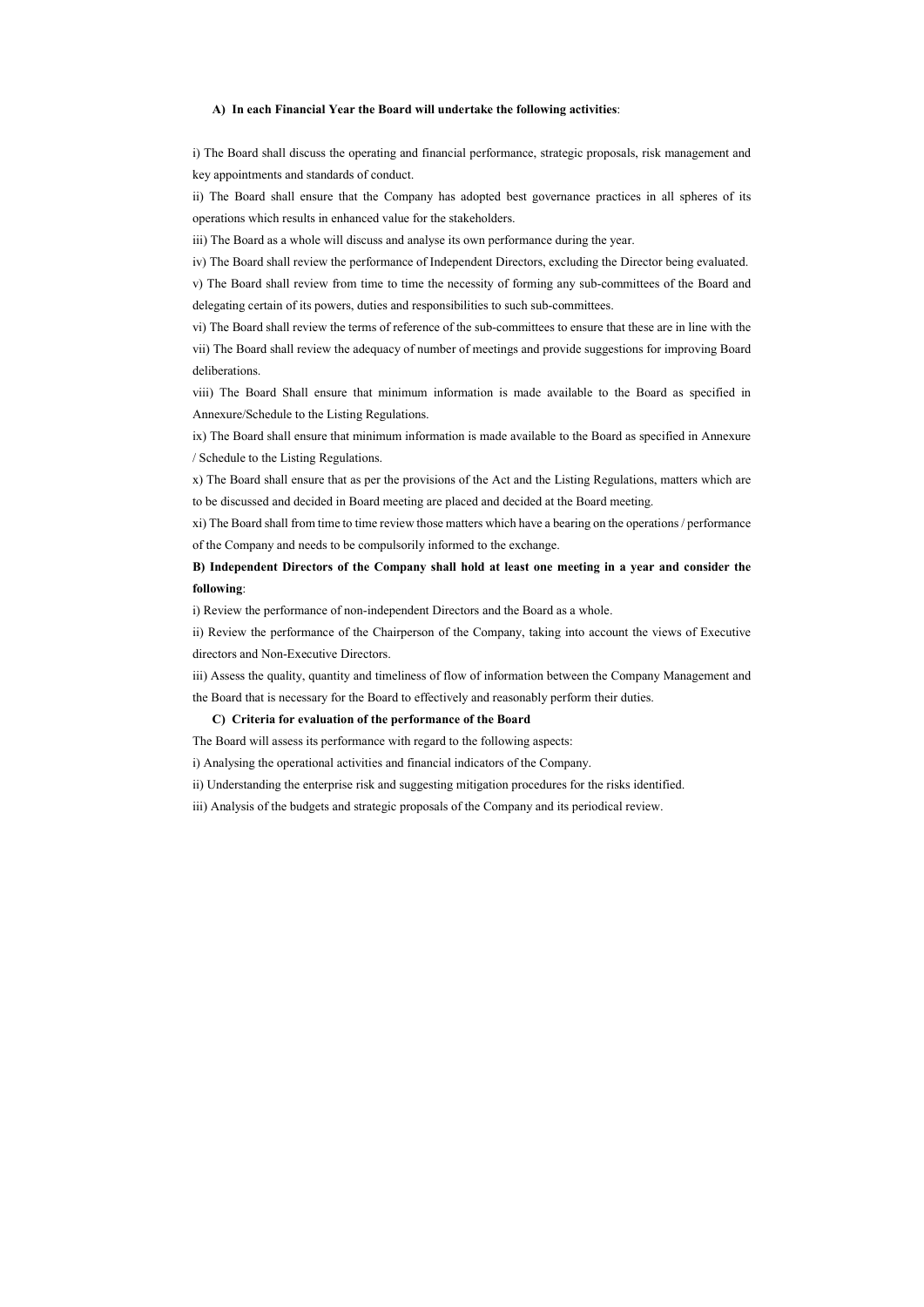- iv) Ability to take appropriate decisions for the proposals placed before the Board.
- v) Reviewing the future roadmap of the Company and giving suggestive measures.
- vi) Awareness about the industry in which the Company operates
- vii) Monitoring of all statutory compliance.
- viii) Implementation of various policies approved by the Board.
- ix) Preparedness in dealing with unforeseen crisis.
- x) Planning for top management succession.
- xi) Contribution to Board deliberations with regard to important policy matters and strategic proposals.

## D) Evaluation Criteria for Independent Directors:

#### A. Personal Traits

- i) Highest personal and professional ethics, integrity, values and Independence.
- ii) Inquisitive and objective perspective, practical wisdom and mature judgment.
- iii) Contribution to Board deliberations.

## B. Other Criteria

i) Willingness to devote sufficient time to carry out the duties and responsibilities effectively, including attendance at meetings.

iii) Absence of personal and business relationships that would pose a conflict of interest with the best interests of the Company.

iv) Compliance with the definition of Independent Director as provided in the Act and Listing Regulations.

v) Monitoring the implementation of Corporate Governance guidelines and conflict of interest policy adopted by the Company.

#### E) Evaluation Criteria for Individual Directors

Individual Director's performance will be evaluated considering the following:

i) Active participation in the Board deliberations and attendance in meetings.

ii) Contribution in practice of Corporate Governance by the Company.

iii) Leadership through vision and values.

- iv) Strategic thinking and decision making.
- v) Providing guidance to the Management.
- vi) Contribution to resolution of divergent views.